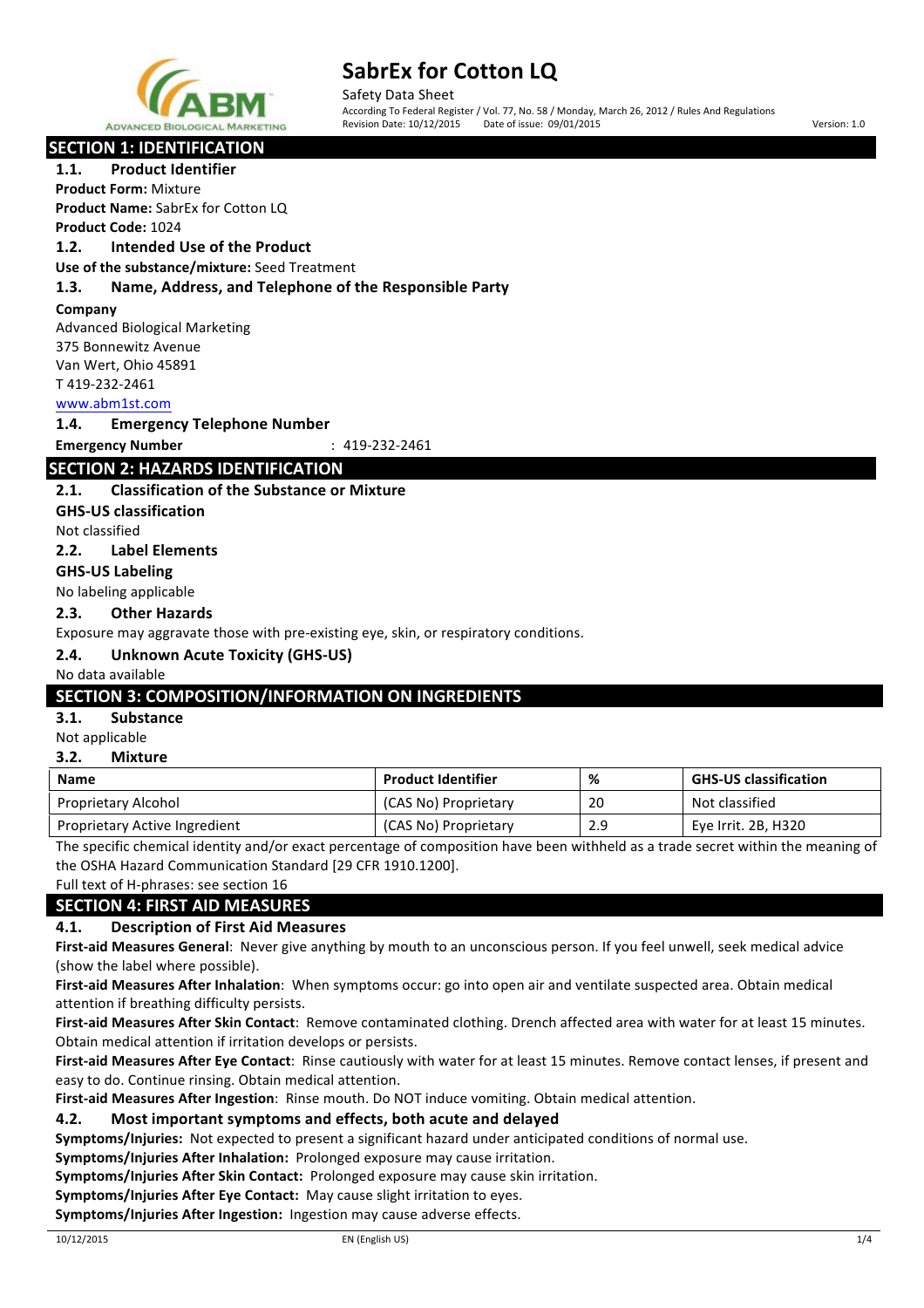Safety Data Sheet

According to Federal Register / Vol. 77, No. 58 / Monday, March 26, 2012 / Rules and Regulations

#### **4.3. Indication of Any Immediate Medical Attention and Special Treatment Needed**

If exposed or concerned, get medical advice and attention. If medical advice is needed, have product container or label at hand.

# **SECTION 5: FIRE-FIGHTING MEASURES**

#### **5.1. Extinguishing Media**

**Suitable Extinguishing Media:** Water spray, dry chemical, foam, carbon dioxide.

**Unsuitable Extinguishing Media:** Do not use a heavy water stream. Use of heavy stream of water may spread fire.

#### **5.2.** Special Hazards Arising From the Substance or Mixture

Fire Hazard: Not considered flammable but may burn at high temperatures.

**Explosion Hazard: Product is not explosive.** 

**Reactivity:** Hazardous reactions will not occur under normal conditions.

#### **5.3.** Advice for Firefighters

**Precautionary Measures Fire:** Exercise caution when fighting any chemical fire.

**Firefighting Instructions:** Use water spray or fog for cooling exposed containers.

Protection During Firefighting: Do not enter fire area without proper protective equipment, including respiratory protection.

#### **SECTION 6: ACCIDENTAL RELEASE MEASURES**

#### **6.1.** Personal Precautions, Protective Equipment and Emergency Procedures

General Measures: Avoid prolonged contact with eyes, skin and clothing. Avoid breathing (vapor, mist, spray).

#### **6.1.1. For Non-emergency Personnel**

**Protective Equipment:** Use appropriate personal protection equipment (PPE).

**Emergency Procedures:** Evacuate unnecessary personnel.

#### **6.1.2. For Emergency Responders**

**Protective Equipment:** Equip cleanup crew with proper protection.

**Emergency Procedures:** Ventilate area. Upon arrival at the scene, a first responder is expected to recognize the presence of dangerous goods, protect oneself and the public, secure the area, and call for the assistance of trained personnel as soon as conditions permit.

#### **6.2. Environmental Precautions**

Prevent entry to sewers and public waters.

#### **6.3.** Methods and Material for Containment and Cleaning Up

For Containment: Contain any spills with dikes or absorbents to prevent migration and entry into sewers or streams. Methods for Cleaning Up: Clean up spills immediately and dispose of waste safely. Transfer spilled material to a suitable container for disposal. Contact competent authorities after a spill.

#### **6.4. Reference to Other Sections**

See Heading 8. Exposure controls and personal protection. See Section 13, Disposal Considerations.

#### **SECTION 7: HANDLING AND STORAGE**

#### **7.1.** Precautions for Safe Handling

**Precautions for Safe Handling:** Wash hands and other exposed areas with mild soap and water before eating, drinking or smoking and when leaving work. Avoid prolonged contact with eyes, skin and clothing. Avoid breathing vapors, mist, spray. **Hygiene Measures:** Handle in accordance with good industrial hygiene and safety procedures.

#### **7.2.** Conditions for Safe Storage, Including Any Incompatibilities

**Technical Measures:** Comply with applicable regulations.

Storage Conditions: Keep container closed when not in use. Store in a dry, cool place. Keep/Store away from direct sunlight, extremely high or low temperatures and incompatible materials.

**Incompatible Products:** Strong acids, strong bases, strong oxidizers.

#### **7.3. Specific End Use(s)** Seed Treatment

### **SECTION 8: EXPOSURE CONTROLS/PERSONAL PROTECTION**

#### **8.1. Control Parameters**

For substances listed in section 3 that are not listed here, there are no established exposure limits from the manufacturer, supplier, importer, or the appropriate advisory agency including: ACGIH (TLV), NIOSH (REL), or OSHA (PEL).

#### **8.2. Exposure Controls**

**Appropriate Engineering Controls** : Emergency eye wash fountains and safety showers should be available in the immediate vicinity of any potential exposure. Ensure adequate ventilation, especially in confined areas. Ensure all national/local regulations are observed.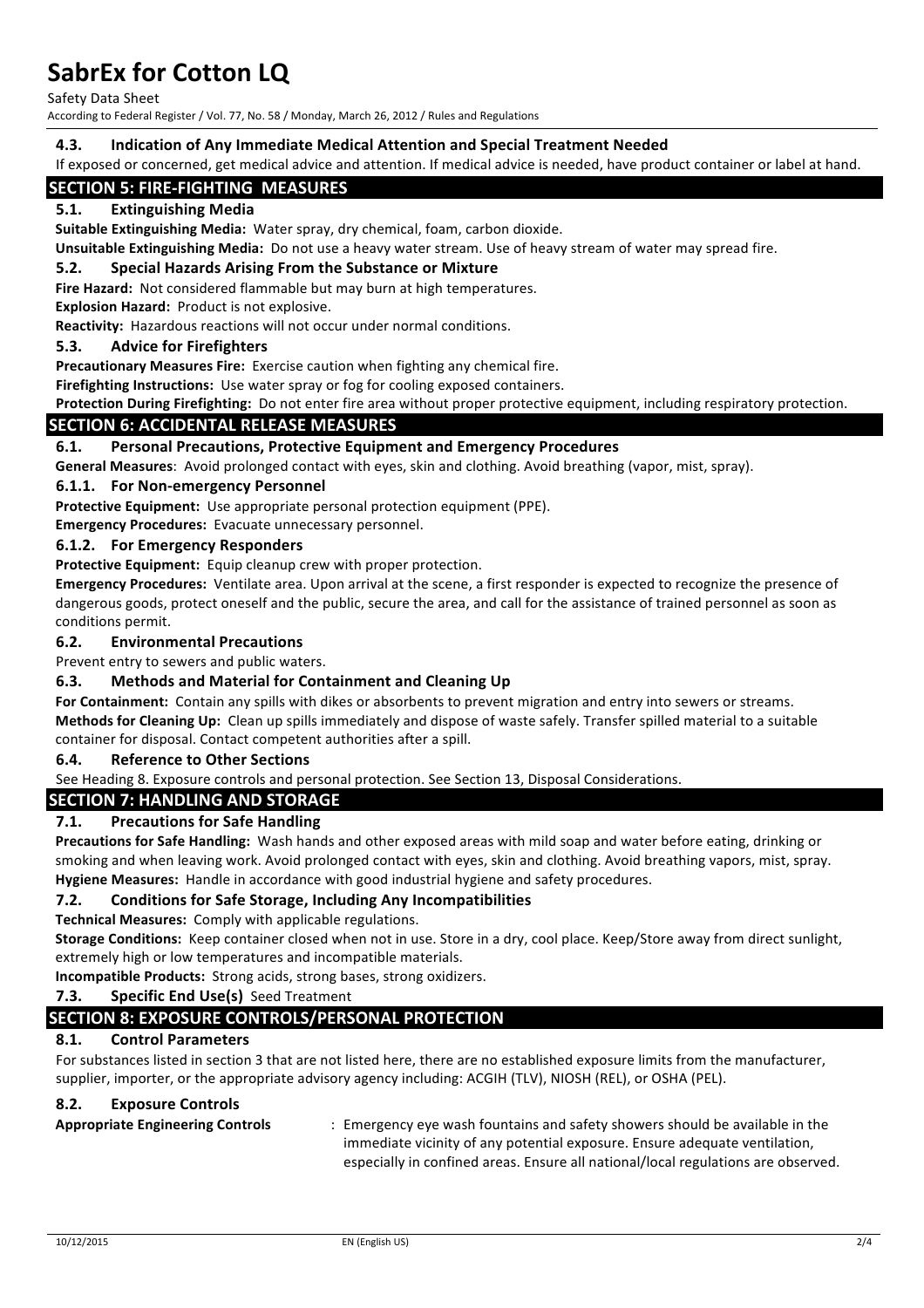Safety Data Sheet

According to Federal Register / Vol. 77, No. 58 / Monday, March 26, 2012 / Rules and Regulations

| <b>Personal Protective Equipment</b>                                 | : Gloves. Protective clothing. Protective goggles.                                                                                                                     |  |
|----------------------------------------------------------------------|------------------------------------------------------------------------------------------------------------------------------------------------------------------------|--|
|                                                                      |                                                                                                                                                                        |  |
| <b>Materials for Protective Clothing</b>                             | : Chemically resistant materials and fabrics.                                                                                                                          |  |
| <b>Hand Protection</b>                                               | : Wear protective gloves.                                                                                                                                              |  |
| <b>Eye Protection</b>                                                | : Chemical safety goggles.                                                                                                                                             |  |
| <b>Skin and Body Protection</b>                                      | : Wear suitable protective clothing.                                                                                                                                   |  |
| <b>Respiratory Protection</b>                                        | : If exposure limits are exceeded or irritation is experienced, approved respiratory<br>protection should be worn. In case of inadequate ventilation, oxygen deficient |  |
|                                                                      | atmosphere, or where exposure levels are not known wear approved respiratory                                                                                           |  |
|                                                                      | protection.                                                                                                                                                            |  |
| <b>Other Information</b>                                             | : When using, do not eat, drink or smoke.                                                                                                                              |  |
| <b>SECTION 9: PHYSICAL AND CHEMICAL PROPERTIES</b>                   |                                                                                                                                                                        |  |
| <b>Information on Basic Physical and Chemical Properties</b><br>9.1. |                                                                                                                                                                        |  |
| <b>Physical State</b>                                                | : Liquid                                                                                                                                                               |  |
| Appearance                                                           | : Green/Brown                                                                                                                                                          |  |
| Odor                                                                 | : No data available                                                                                                                                                    |  |
| <b>Odor Threshold</b>                                                | : No data available                                                                                                                                                    |  |
| рH                                                                   | : 6.8                                                                                                                                                                  |  |
| <b>Evaporation Rate</b>                                              | No data available                                                                                                                                                      |  |
| <b>Melting Point</b>                                                 | : No data available                                                                                                                                                    |  |
| <b>Freezing Point</b>                                                | No data available                                                                                                                                                      |  |
| <b>Boiling Point</b>                                                 | : No data available                                                                                                                                                    |  |
| <b>Flash Point</b>                                                   | : No data available                                                                                                                                                    |  |
| <b>Auto-ignition Temperature</b>                                     | : No data available                                                                                                                                                    |  |
| <b>Decomposition Temperature</b>                                     | : No data available                                                                                                                                                    |  |
| Flammability (solid, gas)                                            | : No data available                                                                                                                                                    |  |
| <b>Vapor Pressure</b>                                                | : No data available                                                                                                                                                    |  |
| Relative Vapor Density at 20 °C                                      | : No data available                                                                                                                                                    |  |
| <b>Relative Density</b>                                              | No data available                                                                                                                                                      |  |
| Solubility                                                           | : No data available                                                                                                                                                    |  |
| <b>Partition Coefficient: N-Octanol/Water</b>                        | : No data available                                                                                                                                                    |  |
| <b>Viscosity</b>                                                     | : No data available                                                                                                                                                    |  |
| 9.2.<br><b>Other Information</b> No additional information available |                                                                                                                                                                        |  |

# **SECTION 10: STABILITY AND REACTIVITY**

**10.1.** Reactivity: Hazardous reactions will not occur under normal conditions.

**10.2.** Chemical Stability: Stable under recommended handling and storage conditions (see section 7).

- **10.3.** Possibility of Hazardous Reactions: Hazardous polymerization will not occur.
- **10.4.** Conditions to Avoid: Direct sunlight, extremely high or low temperatures, and incompatible materials.
- **10.5.** Incompatible Materials: Strong acids, strong bases, strong oxidizers.

#### **10.6.** Hazardous Decomposition Products: Not available

# **SECTION 11: TOXICOLOGICAL INFORMATION**

# **11.1. Information On Toxicological Effects**

**Acute Toxicity: Not classified** 

**Skin Corrosion/Irritation:** Not classified (pH: 6.8)

**Serious Eye Damage/Irritation:** Not classified (pH: 6.8)

**Respiratory or Skin Sensitization:** Not classified

**Germ Cell Mutagenicity: Not classified** 

**Carcinogenicity: Not classified** 

**Reproductive Toxicity: Not classified** 

**Specific Target Organ Toxicity (Single Exposure):** Not classified